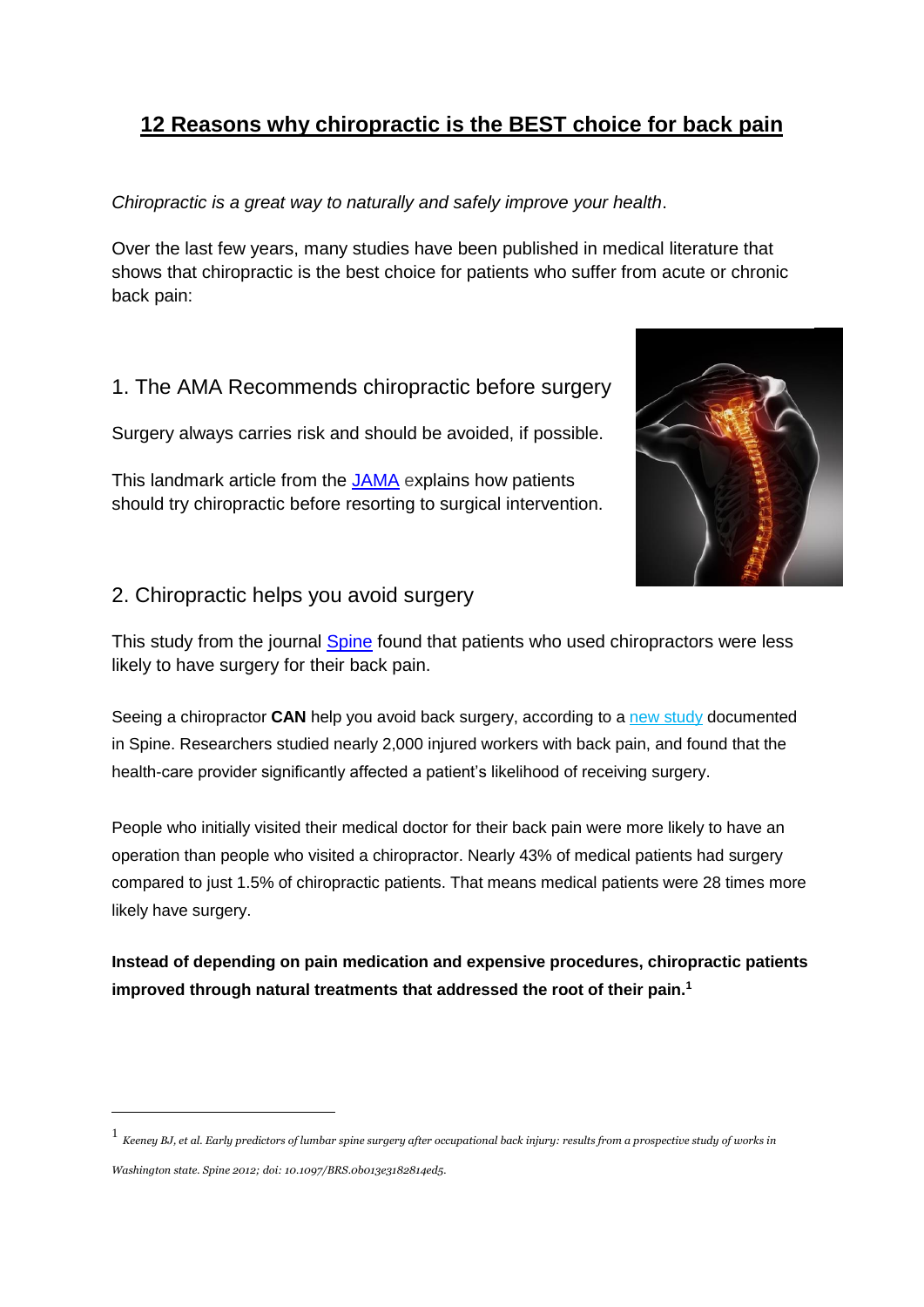#### 3. Chiropractic is better than drugs

[Another study from Spine](http://www.chironexus.net/2013/04/chiropractic-more-effective-than-drugs-for-back-pain-study-shows/) found that chiropractic patients had better outcomes than patients who used medications for their back pain.

#### 4. Chiropractic prevents future cases of back pain

In [this study,](http://www.chironexus.net/2012/10/chiropractic-vs-traditional-care-for-preventing-back-pain/) researchers found that chiropractic helped prevent back pain in patients with work-related injuries.

**If you're searching for back-pain relief, you may wonder, "What makes chiropractic different from traditional treatments?" While chiropractic care has many advantages, from its natural approach to its safety, a key benefit of chiropractic lies in its ability to prevent back pain from recurring.**

Doctors used to believe that acute back pain came in discrete episodes that lasted no longer than 90 days. Recent research suggests that acute back pain often reoccurs, meaning that if you have one episode of back pain you are likely to experience another episode of back pain later in life. This has prompted researchers to investigate ways to break the cycle of back pain.

A 2011 [study](http://www.chironexus.net/2012/10/chiropractic-vs-traditional-care-for-preventing-back-pain/2012/09/chiropractic-prevents-back-pain-better-than-medical-treatments-study-finds/) suggests that chiropractic can prevent recurring back pain better than traditional treatments. Research shows that patients receiving traditional care relied more heavily on pain medications and were disabled for longer periods of time than chiropractic patients. Those under a physician's care were disabled for an average of 119 days versus 58 days for physical therapy patients and just 49 days for chiropractic patients.

The researchers also examined the period after the initial episode of back pain to determine whether patients suffered from recurring pain. Chiropractic patients were less prone to recurring disability compared to patients in the physician and physical therapy groups. 16.9% of physical therapy patients had recurring disability versus 12.5% of physician patients and just 6.2% of chiropractic patients.

**Chiropractic helps prevent future episodes of back pain by addressing the root cause of your pain, rather than masking the symptoms. If you've suffer from back pain or have chronic symptoms, chiropractic could help. <sup>2</sup>**

**.** 

 $^2$  Cifuentes M, Willetts J, Wasiak R. Health maintenance care in work-related low back pain and its association with *disability recurrence. Journal of Occupational and Environmental Medicine 2011; 53(4): 396-404.*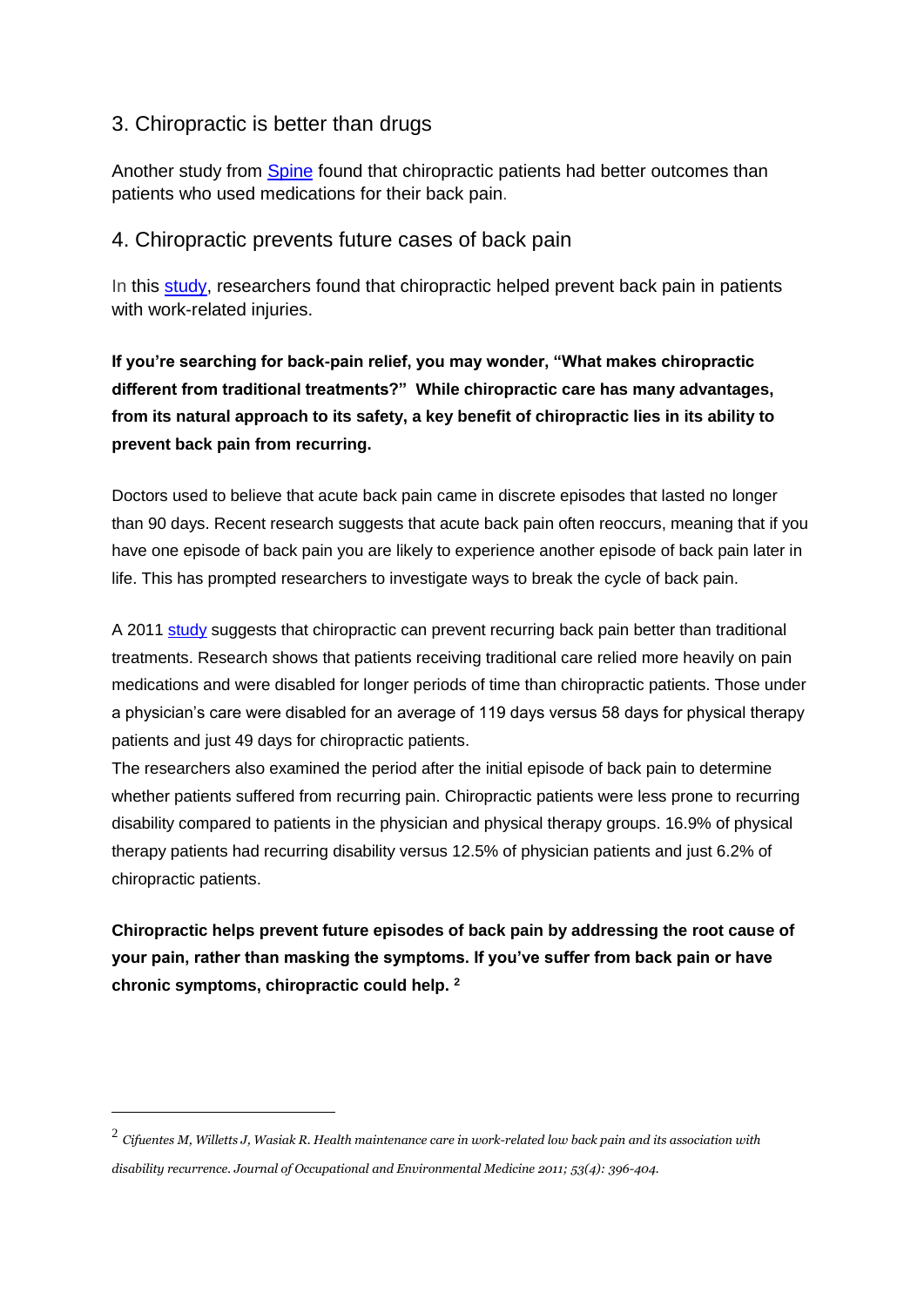#### 5. Chiropractic Saves You Money

A study that [compared chiropractic to medical care](http://www.chironexus.net/2013/01/video-chiropractic-patients-have-lower-medical-costs/) found that chiropractic patients spent less on health care than medical patients.

## 6. Chiropractic is More Effective than Epidural Injections for Disc **Herniations**

[This 2013 study](http://www.chironexus.net/2013/07/chiropractic-vs-steroid-injections-for-disc-herniation-video-for-disc-herniation-video/) found that back pain patients had better outcomes and lower health care costs with chiropractic than those who had epidural injections for spinal disc herniations.

## 7. Chiropractic Best Option for Sacroiliac Joint Pain

Dysfunction in the sacroiliac joint can cause severe back pain and sciatica. [This study](http://www.chironexus.net/2013/08/chiropractic-best-option-for-treating-sacroiliac-joint/)  [reports a 72% success rate](http://www.chironexus.net/2013/08/chiropractic-best-option-for-treating-sacroiliac-joint/) for patient who use chiropractic for SI joint pain.

Dysfunction in the sacroiliac joint (SIJ), located in the pelvis, is thought to be a possible cause of sciatica, resulting in back pain that radiates down the leg and below the knee.

Scientists have questioned what the best treatment option is for patients with SIJ-related leg pain. In a recent study, researchers compared three treatment options: physical therapy, chiropractic manual therapy, and intra-articular injections of corticosteroids. Patients included 51 adults with leg pain associated with the sacroiliac joint. Researchers analysed the effectiveness of each method after 6 weeks of selected treatments, and again after 12 weeks. The results for each patient was categorised as either a success or failure, based on relief or worsening of symptoms and average pain scores.

The study's findings revealed that manual therapy is the superior choice for treating leg pain associated with the SIJ. The success rate for chiropractic manual therapy was 72%, compared to just 20% for physiotherapy and 50% for corticosteroid injections. Researchers also found that neither physical therapy nor injections resulted in significant pain relief, whereas manual therapy resulted in a significant improvement on pain scores.

Due to the success rate and pain reduction of manual therapy, the study authors concluded that chiropractic should be the first treatment of choice in patients with SIJ-related leg pain. They hoped that their findings would be confirmed by further research with a larger sample size. Additional [research](http://www.chironexus.net/2013/08/chiropractic-best-option-for-treating-sacroiliac-joint/2013/06/video-failed-back-surgery-syndrome-relieved-by-chiropractic/) has highlighted the efficacy of chiropractic for sciatica, even after surgery has failed.<sup>3</sup>

**.** 

 $^3\,$  Visser L, Woudenberg N, et al. Treatment of the sacroiliac joint in patients with leg pain: a randomized-controlled trial. *European Spine Journal 2013 [online]. doi: 10.1007/s00586-013-2833-2.*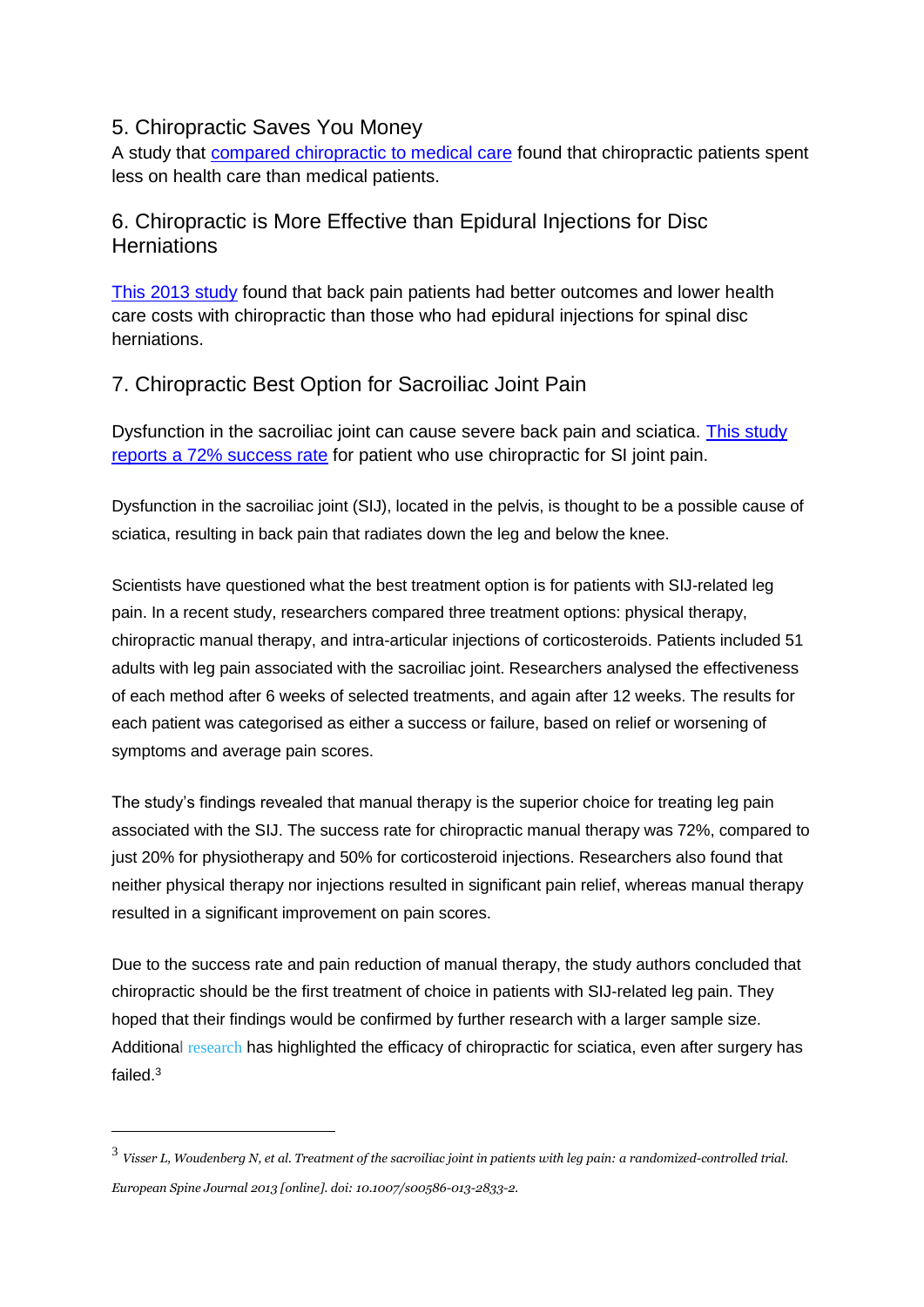## 8. Chiropractic Best Option for Sports-Related Back Pain

Back pain is a common sports injury, and this [study from the journal](http://www.chironexus.net/2013/03/video-chiropractic-best-option-for-sports-related-back-pain/) *Sports Health* found that chiropractic was the best option for treatment.

#### 9. Chiropractic is Safe

**.** 

The prestigious medical journal *Spine* found that [chiropractic is a safe choice](http://www.chironexus.net/2013/07/chiropractic-is-safe-study-shows/) for back pain patients.

## 10. Chiropractic Beneficial for Back Pain in Pregnancy

Many pregnant women suffer from back pain, and regular medical treatments or drugs can be unsafe. This [2006 study found that chiropractic is a safe and effective way](http://www.chironexus.net/2012/07/pregnant-women-find-back-pain-relief-with-chiropractic/) to relieve the symptoms of back pain during this important time.

## 11. Chiropractic Helps Older Patients with Back Pain

As we get older, our spine loses flexibility and we're more likely to develop back pain. This 2013 study found that [chiropractic is safe and effective at reducing back pain](http://www.chironexus.net/2013/06/manual-therapy-effective-for-back-pain-in-older-adults/) in older patients.

## 12. Chiropractic Best for Teens with Back Pain

[This British study](http://www.chironexus.net/2013/05/video-manual-therapies-best-option-for-teens-with-back-pain/) found that for teens with back pain, chiropractic offered the biggest improvements.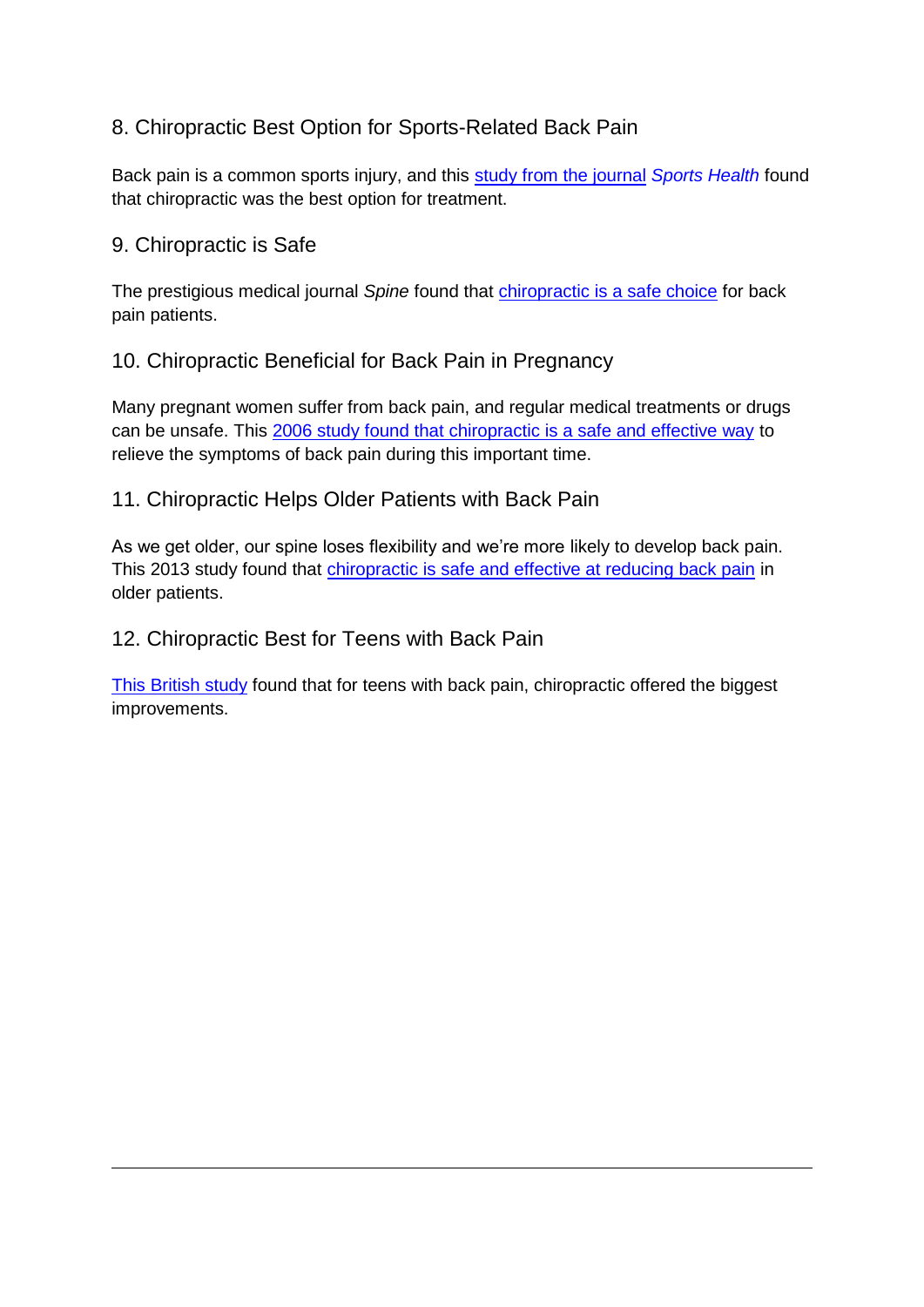# 10 [Reasons](http://welladjustedbabies.com/why-parents-take-children-to-chiropractors/) Parents Take Healthy **Children To [Chiropractors](http://welladjustedbabies.com/why-parents-take-children-to-chiropractors/)**

By Dr [Jen](http://welladjustedbabies.com/author/Matt/) / 24th June

Some adults may wonder why more and more children are starting to see chiropractors. That's a good question and the answer is simple: whether we have a large spine or a tiny little spine, if that spine is creating nerve distress then our magnificent bodies may not operate smoothly…



#### **The nervous system is the 'Master Controller'**

The nervous system is the master controller of our body and if its communication channels become fuzzy, distorted or damaged then we experience all sorts of communication errors. For babies and children, this ineffective communication may play out as colic or irritability, an inability to suckle and breastfeed, poor sleep, developmental delays, digestion issues, asthma, behavioural problems, low energy, inability to concentrate, headaches, etc – the list is endless. In fact, *regardless* of what the end result or symptom may be, all roads to 'optimal health' lead back to the body's ability to self-regulate and function at a peak level.

While chiropractic may be able to help with a number of health issues, our focus is not treating or curing ailments; our focus is ensuring the nervous system has every opportunity to work efficiently and effectively.

#### **Can you cook at night with the lights out?**

For example, imagine your nervous system is like the lighting system in your home. If the lights start to dim, you might not be able to cook dinner very well, you may start banging into furniture, you may trip and hurt yourself, you may feel frightened. How the dim lights influence you precisely will vary but the issue is still the same – there is a communication problem between the wiring and the the light globe which needs detecting and fixing.